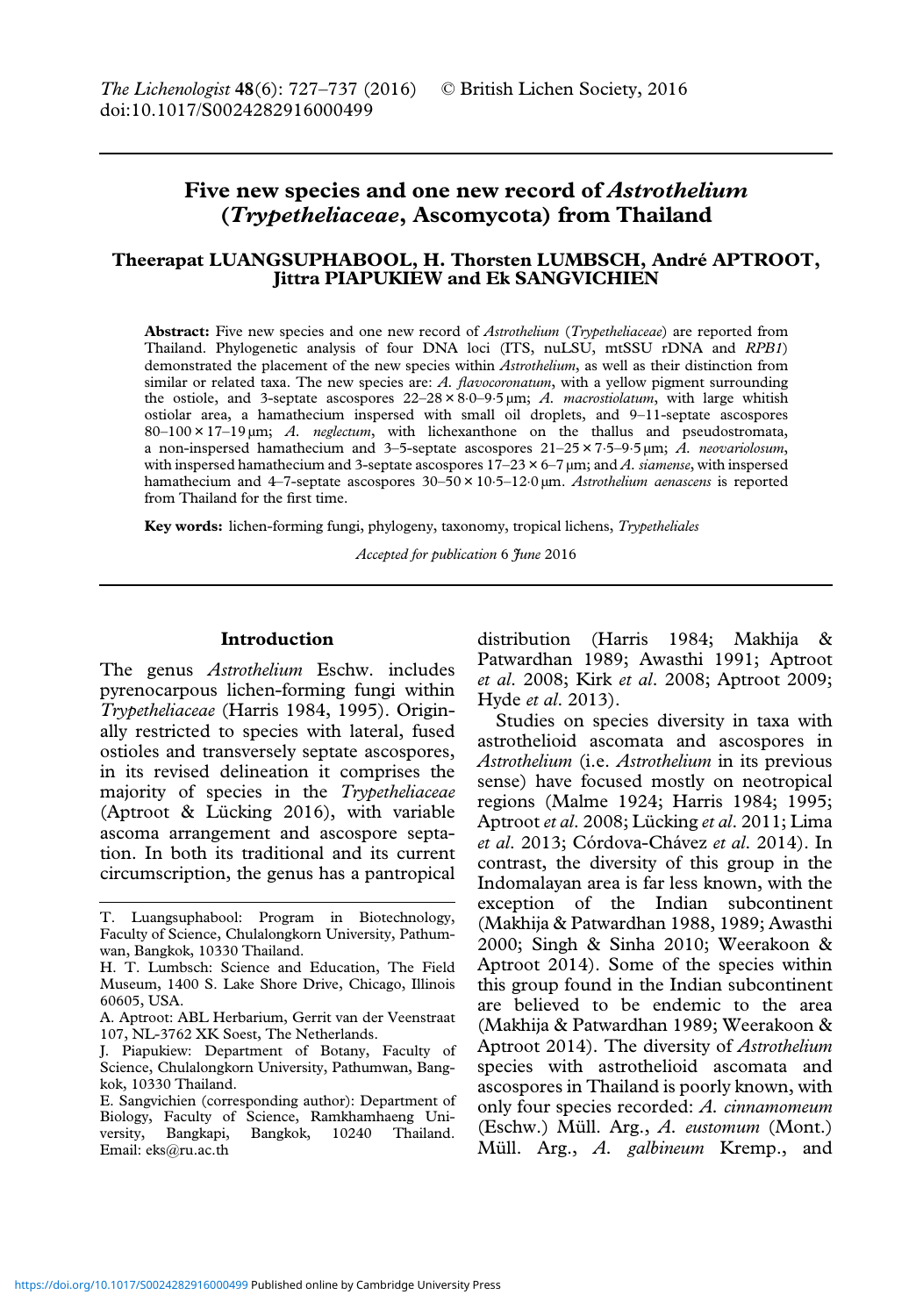A. variolosum (Ach.) Müll. Arg. (Vongshewarat [2000](#page-10-0); Aptroot et al. [2007\)](#page-9-0). These taxa are either widely distributed in South-East Asia or are pantropical (Aptroot et al. [2008](#page-9-0)).

The aim of this study was to investigate the diversity of astrothelioid species of Astrothelium in Thailand, including taxonomy, chemistry and molecular data. We found the diversity to be higher than previously understood, with five species described here new to science and one new record for Thailand.

# Material and Methods

#### Specimen collection, identification and mycobiont isolation

Specimens were collected from tropical rainforest and submontane evergreen forests in several locations in Thailand ([Table 1\)](#page-2-0). Cross-sections were mounted in tap water and investigated using an Olympus SZ11 stereomicroscope and Olympus BX41 compound microscope with differential interference contrast (DIC) (Olympus U-DICT), connected to a Canon EOS650 digital camera. Secondary metabolites were examined by colour spot test (10% KOH, saturated solution NaClO and pphenylenediamine dissolved in ethanol), reaction under long-wave UV light (360 nm), and thin-layer chromatography (TLC) using solvent A (Culberson [1972;](#page-10-0) Lumbsch [2002\)](#page-10-0).

The lichen mycobionts were isolated from fresh material by the ascospore discharge technique (Sangvichien et al. [2011](#page-10-0)). Ascospore germination and cultivation of the mycobiont was carried out on Malt-Yeast Extract medium incubated at room temperature (32–35 °C). Fifteen mycobionts developed colonies after 4–6 weeks that were used in this study. Lichen specimens and mycobiont cultures were deposited at the Lichen Herbarium of Ramkhamhaeng University (RAMK), Bangkok.

#### DNA extraction and PCR amplification

Fragments of mycobiont cultures were used for genomic DNA extraction using the CTAB method as modified by Cubero & Crespo [\(2002\)](#page-10-0). DNA amplification was performed for four nucleotide markers: 1) internal transcribed spacer (ITS), 2) nuclear large subunit ribosomal DNA (nuLSU), 3) mitochondrial small subunit ribosomal DNA (mtSSU), and 4) the largest subunit of RNA polymerase II (RPB1) using the following primers: 1) ITS1F (Gardes & Bruns [1993](#page-10-0)) with ITS4 (White et al. [1990\)](#page-10-0), 2) LR0R with LR3 (Vilgalys & Hester [1990\)](#page-10-0), 3) mrSSU1 (Zoller et al. [1999](#page-10-0)) with MSU7 (Zhou & Stanosz [2001\)](#page-10-0), and 4) RPB1-Af with RPB1-Cr (Matheny et al. [2002](#page-10-0)).

The  $50 \mu l$  PCR reaction consisted of  $5 \mu l$  10× Pfu Buffer with  $MgSO_4$ , 2 mM of dNTP mix, 20 µM of each primer, 1·25 U of Pfu DNA Polymerase (Thermo Fisher Scientific Inc.) and 5 µl of 1/10 dilution of DNA solution. PCR conditions were as follows: initial denaturation for 1 min at 94 °C and 38 cycles of 94 °C for 1 min,  $51^{\circ}$ C for 1 min (ITS1F/ITS4),  $52^{\circ}$ C for  $45s$ (LR0R/LR3), 53 °C for 45 s (mrSSU1/MSU7) and 52 °C for 1·30 min (RPB1-Af/RPB1-Cr), followed by an extension at 72 °C for 1 min, and a final extension at 72 °C for 5 min. The samples were detected under UV light using agarose gel electrophoresis containing DNA Stain G (SERVA). The Gel/PCR DNA Fragments Extraction Kit (Genaid, Taiwan) was used to clean up the PCR products, according to the manufacturer's instructions, and DNA was sequenced at 1st BASE Laboratories (Malaysia).

#### Sequence alignments and phylogenetic analyses

DNA sequences were aligned using MUSCLE (Edgar [2004](#page-10-0)) and manually adjusted using MEGA v.6 software (Tamura et al. [2013](#page-10-0)). Two samples of Bathelium madreporiforme were selected as outgroup. Single locus analyses (data not shown) did not show conflict, hence a concatenated dataset from our loci was used [\(Table 1](#page-2-0)). The nucleotide substitution model was determined using jModelTest v.2.1.4 (Darriba et al. [2012](#page-10-0)) with the Akaike Information Criterion (AIC). The GTR+I+G model was chosen for phylogenetic tree reconstruction through maximum likelihood (ML) and Bayesian inference (BI). Maximum likelihood analyses were carried out using RAxML-HPC2 v.8.2.4 (Stamatakis et al. [2008](#page-10-0)) on the Cipres Web Portal [\(https://www.phylo.org](https://www.phylo.org)) and bootstrap values were calculated with 1000 pseudoreplicates. Bayesian analysis was performed using MrBayes v.3.2.1 (Ronquist & Huelsenbeck [2003](#page-10-0)) for 10 million generations with two independent runs of four chains. Tree samples were saved every 100th trees and the mean standard deviation of split frequencies <0·01. Additionally, maximum parsimony (MP) trees were estimated using PAUP\* v.4.0b10 (Swofford [1999\)](#page-10-0) with a heuristic search algorithm and bootstrap values were calculated using 1000 replicates. Phylogenetic trees were visualized using FigTree v.1.4.2 [\(http:// tree.bio.ed.ac.uk/software/](http:// tree.bio.ed.ac.uk/software/figtree/)figtree/).

#### Results and Discussion

Seventy-two new DNA sequences from our loci (ITS, nuLSU, mtSSU, RPB1) were generated for this study [\(Table 1\)](#page-2-0). The concatenated dataset had 3138 nucleotide positions. Molecular data supported the presence of 17 lineages of Astrothelium ([Fig. 1\)](#page-3-0), including five new species (A. flavocoronatum, A. macrostiolatum, A. neglectum, A. neovariolosum and A. siamense) and a new record from Thailand (see Taxonomic Treatment).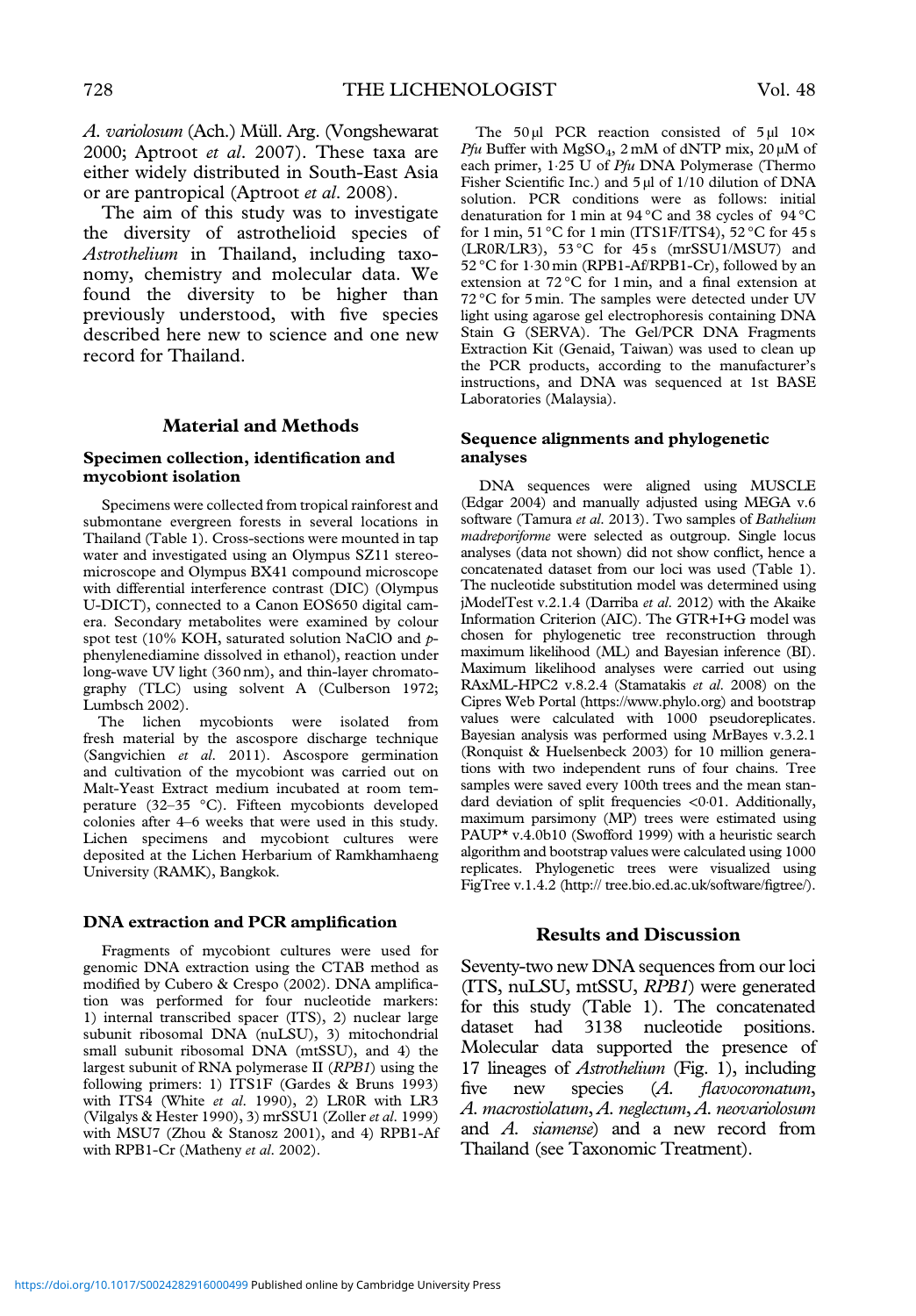Astrothelium

species from Thailand—

New Astrothelium species from Thailand-Luangsuphabool et al.

Luangsuphabool

| Taxon                          | Voucher information                          | <b>GenBank Accession numbers</b> |          |          |            |
|--------------------------------|----------------------------------------------|----------------------------------|----------|----------|------------|
|                                |                                              | <b>ITS</b>                       | nuLSU    | mtSSU    | $R$ $P B1$ |
| Astrothelium aenascens HRK93   | Thailand, Phitsanulok, 027887 (RAMK)         | LC127385                         | LC127403 | LC128018 | LC128036   |
| A. aenascens HRK98             | Thailand, Phitsanulok, 027888 (RAMK)         | LC127386                         | LC127404 | LC128019 | LC128037   |
| A. cinnamomeum DUKE            | Costa Rica, Lücking 15322b (F)               | DO782839                         | AY584652 | AY584632 | DQ782824   |
| A. crassum MPN98               | Peru, Nelsen 4004a (F)                       |                                  | GU327710 | GU327685 |            |
| A. crassum MPN335              | Brazil, Cáceres 6011 (F)                     |                                  | KM453761 | KM453827 |            |
| A. flavocoronatum KY859        | Thailand, Nakhon Nayok, 027890 (RAMK)        | LC127381                         | LC127398 | LC128014 | LC128030   |
| A. flavocoronatum TSL63        | Thailand, Phetchabun, 027889 (RAMK)          | AB758900                         | LC127397 | AB759874 | LC128031   |
| A. laevigatum MPN43            | Peru, Nelsen s. n. (F)                       |                                  | KM453768 | KM453833 |            |
| A. leucoconicum MPN42          | Peru, Nelsen 4000c (F)                       |                                  | KM453764 | KM453830 |            |
| A. leucosessile MPN258         | Panama, Lücking 27059 (F)                    |                                  | KM453762 | KM453828 |            |
| A. macrocarpum MPN260          | Panama, Lücking 27077 (F)                    |                                  | KM453763 | KM453829 |            |
| A. macrocarpum NSR6            | Thailand, Nakhon Si Thammarat, 027891 (RAMK) | AB759880                         | LC127402 | AB759879 | LC128033   |
| A. macrocarpum UBN37           | Thailand, Ubon Ratchathani, 027892 (RAMK)    | LC127384                         | LC127400 | LC128015 | LC128032   |
| A. macrocarpum UBN43           | Thailand, Ubon Ratchathani, 027894 (RAMK)    | LC127383                         | LC127399 | LC128016 | LC128034   |
| A. macrocarpum UBN113          | Thailand, Ubon Ratchathani, 027893 (RAMK)    | LC127382                         | LC127401 | LC128017 | LC128035   |
| A. macrostiolatum PHI $84*$    | Thailand, Loei, 027895 (RAMK)                | LC127389                         | LC127407 | LC128022 | LC128040   |
| A. neglectum TAK8              | Thailand, Tak, 027898 (RAMK)                 | LC127392                         | LC127410 | LC128025 | LC128043   |
| A. neglectum TAK12             | Thailand, Tak, 027896 (RAMK)                 | LC127393                         | LC127411 | LC128026 | LC128044   |
| A. neglectum TAK17             | Thailand, Tak, 027897 (RAMK)                 | LC127394                         | LC127412 | LC128027 | LC128045   |
| A. neovariolosum KY777         | Thailand, Nakhon Nayok, 027899 (RAMK)        | LC127390                         | LC127408 | LC128023 | LC128041   |
| A. neovariolosum KY848         | Thailand, Nakhon Nayok, 027900 (RAMK)        | LC127391                         | LC127409 | LC128024 | LC128042   |
| A. obtectumMPN422              | Brazil, Lücking 31242 (F)                    |                                  | KM453767 | KM453832 |            |
| A. robustum MPN754             | Costa Rica, Mercado-Díaz 586(F)              |                                  | KM453760 | KM453826 |            |
| A. scorioides MPN770           | Fiji, Lumbsch 20556h (F)                     |                                  | KM453766 | KM453831 |            |
| A. siamense KRB105             | Thailand, Krabi, 027901 (RAMK)               | LC127387                         | LC127405 | LC128020 | LC128038   |
| A. siamense KRB139             | Thailand, Krabi, 027902 (RAMK)               | LC127388                         | LC127406 | LC128021 | LC128039   |
| A. versicolor MPN259           | Panama, Lücking 27045 (F)                    |                                  | KM453769 | KM453834 |            |
| A. versicolor MPN703           | Brazil, Cáceres & Aptroot 11137 (F)          |                                  | KM453765 |          |            |
| Bathelium madreporiforme NAN95 | Thailand, Nan, 027903 (RAMK)                 | LC127396                         | LC127414 | LC128029 | LC128047   |
| B. madreporiforme UBN147       | Thailand, Ubon Ratchathani, 027904 (RAMK)    | LC127395                         | LC127413 | LC128028 | LC128046   |

<span id="page-2-0"></span>TABLE 1. Species and specimens used in this study, with vouchers, location, herbarium (RAMK) and GenBank Accession numbers. Newly generated sequences are in bold.  $* =$  sequences from lichen thalli.

729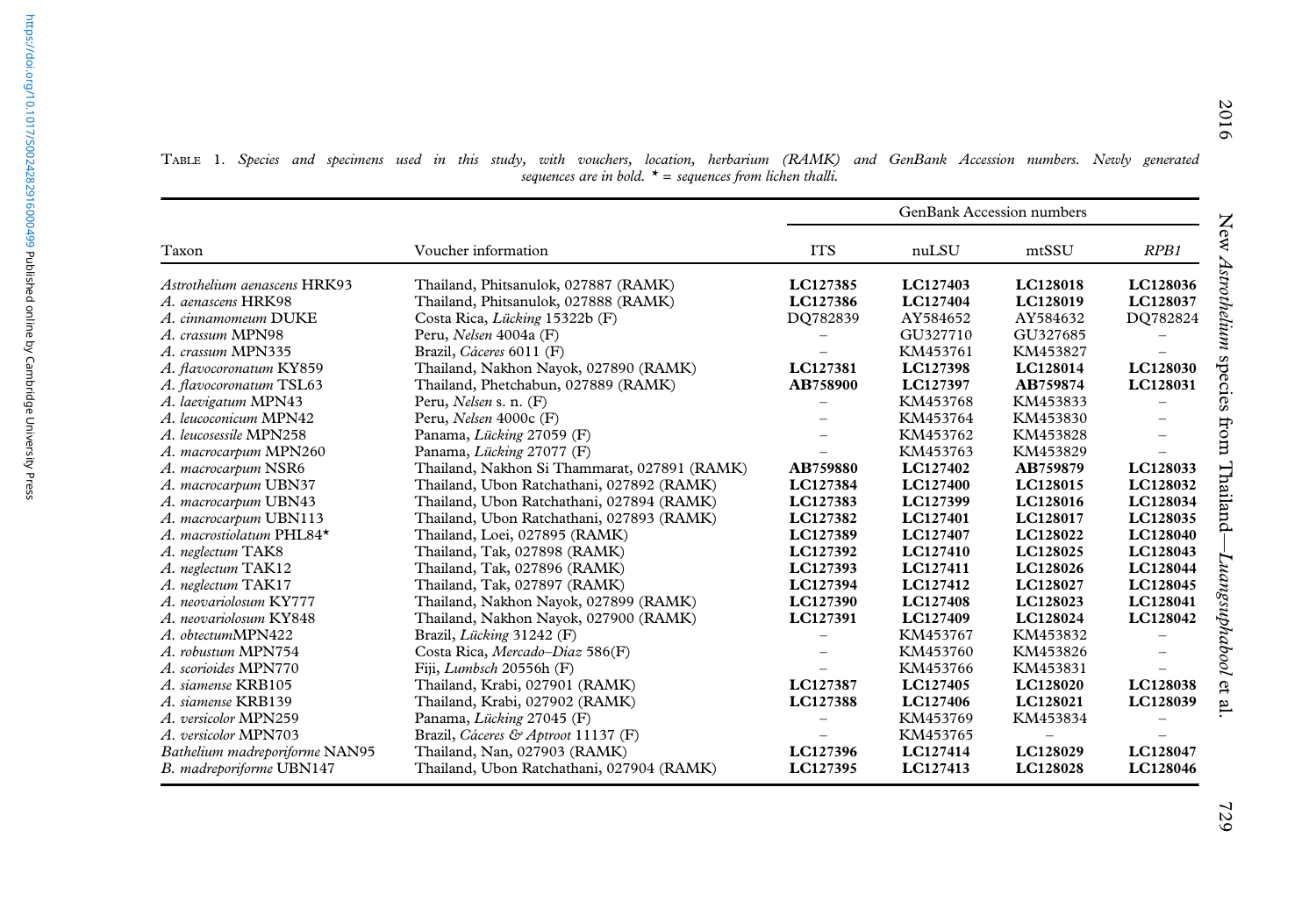<span id="page-3-0"></span>

Vol. 48 FIG. 1. Phylogenetic relationships of selected astrothelioid species in the genus Astrothelium based on maximum likelihood, maximum parsimony and Bayesian inference analyses using four loci (ITS, nuLSU, mtSSU, RPB1). The most likely tree obtained using RAxML is shown here. ML and MP bootstrap values  $\geq 70\%$ and posterior probabilities ≥0·95 are given at branches in this sequence.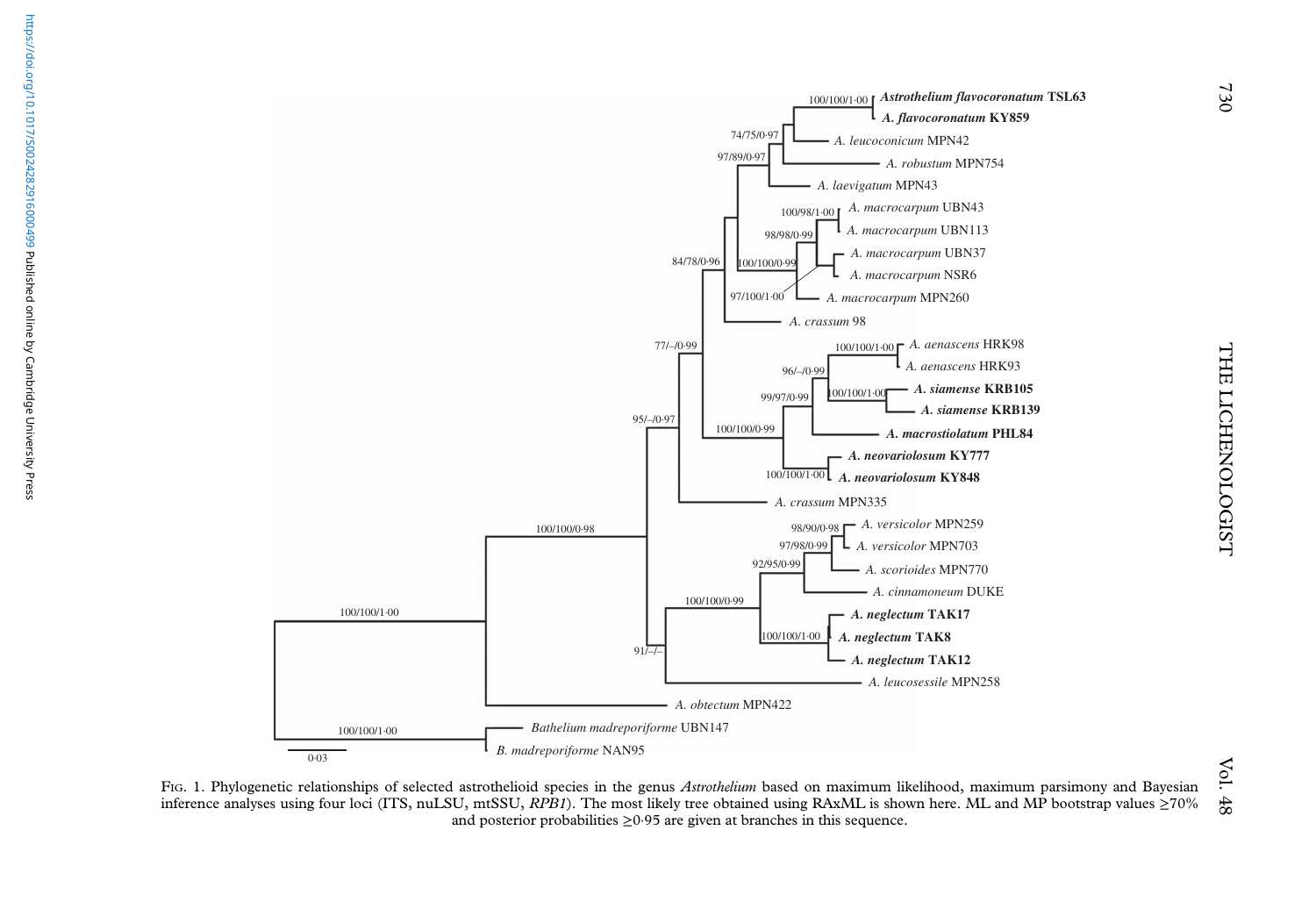The new species A. macrostiolatum, A. neovariolosum and A. siamense are closely related and also share certain phenotypic characters, such as a green thallus, white pseudostromata lacking anthraquinones and hamathecium inspersed with oil droplets. However, they differ in ascospore characters (see below). These three new species form a paraphyletic grade basal to A. aenascens Aptroot [\(Fig. 1](#page-3-0)), which agrees in the inspersed hamathecium but differs in producing anthraquinones on ascomata. Astrothelium flavocoronatum also differs from the other new species in containing anthraquinones on the ascomata. This new species is similar to  $A$ . aenascens Aptroot and A. macrocarpum (Fée) Aptroot & Lücking (syn.: A. galbineum Kremp.) (Aptroot & Lücking [2016\)](#page-9-0) in having anthraquinones and 3-septate ascospores of a similar size. However, our molecular data supported the distinction of A. flavocoronatum from A. aenascens and A. macrocarpum. The molecular data also support that Astrothelium neglectum, a fifth new species, is distinct from A. *neovariolosum* and A. siamense, two species that are similar to the new taxon in having a green thallus, white pseudostromata and containing lichexanthone. However, ascospore characters differ between these taxa and the hamathecium lacks oil droplets in the latter two species.

Astrothelium macrocarpum (Fée) Aptroot & Lücking (syn.: A. galbineum Kremp.) has been reported as the most common Astrothelium species in Thailand (Vongshewarat [2000\)](#page-10-0). Specimens morphologically consistent with that species were also found in this study. However, although specimens from the Neotropics and Thailand form a monophyletic clade, the molecular data suggest that the Thai material is somewhat distinct from the neotropical material [\(Fig. 1](#page-3-0)). The circumscription of A. macrocarpum (as A. galbineum) has been discussed previously. Harris [\(1984](#page-10-0)) reduced A. ochrothelizum Müll. Arg. to synonymy with  $A$ . galbineum, while these two species were separated by Makhija & Patwardhan [\(1989\)](#page-10-0) based on ascoma characters. In fact, in  $A$ . *macrocarpum* the ascomata are totally embedded in the pseudostromata as in the Thai material (Vongshewarat [2000](#page-10-0); Aptroot et al. [2008](#page-9-0); Aptroot [2009](#page-9-0)).

### Taxonomic Treatment

# Astrothelium flavocoronatum Luangsuphabool, Aptroot & Sangvichien. sp. nov.

MycoBank No.: MB 816951

Similar to Astrothelium diplocarpum in having anthraquinone pigments around the ostiole neck, but differing in having smaller ascospores; thallus yellow to green, perithecial wall carbonized, ostiole with yellow anthraquinone, ascospores 3-septate, 22–28 × 8·0–9·5 µm.

Type: Thailand, Nakhon Nayok Province, Khao Yai National Park, montane evergreen forest, on tree bark, 14°26'N, 101°22'E, alt. 760 m, 2015, Luangsuphabool KY859 (RAMK-027890—holotype).

#### ([Fig. 2A](#page-5-0)–C)

Thallus crustose, corticate, yellow to green, smooth, continuous, prothallus black; cortex distinct, 40–70 μm thick; algal layer continuous, 35–75 μm thick; medulla 120–175 μm thick. Algae trentepohlioid.

Ascomata perithecia, pyriform, black, 0·40–0·85 mm diam., semi-immersed to emergent, solitary, usually consisting of two cavities that are joined with a common ostiole. *Wall* carbonized,  $\lt c$ . 50  $\mu$ m thick. Ostiole apical, black, surrounded by yellow layer. Pseudostromata raised above the thallus, covered with thallus cortex or naked and carbonized. Hamathecium hyaline, not inspersed; paraphyses anastomosing,  $0.85-1.00 \,\text{\mu m}$  thick. Asci clavate,  $105-110 \times$ 18·5–19·0 μm. Ascospores 8 per ascus, hyaline, transversely 3-septate, narrowly ellipsoid,  $22-28 \times 8.0-9.5 \,\text{\mu m}$ , lumina diamondshaped to rounded.

Pycnidia not observed.

Chemistry. Thallus UV−, K+ yellow, C−, KC−, P−. Ascomata: around ostiole UV + orange, K+ red, C + red, P−. TLC: parietin, emodin.

Etymology. The specific epithet refers to the yellow tissue which surrounds the ostiole of the new species.

Notes. This new species is similar to the neotropical Astrothelium diplocarpum Nyl. in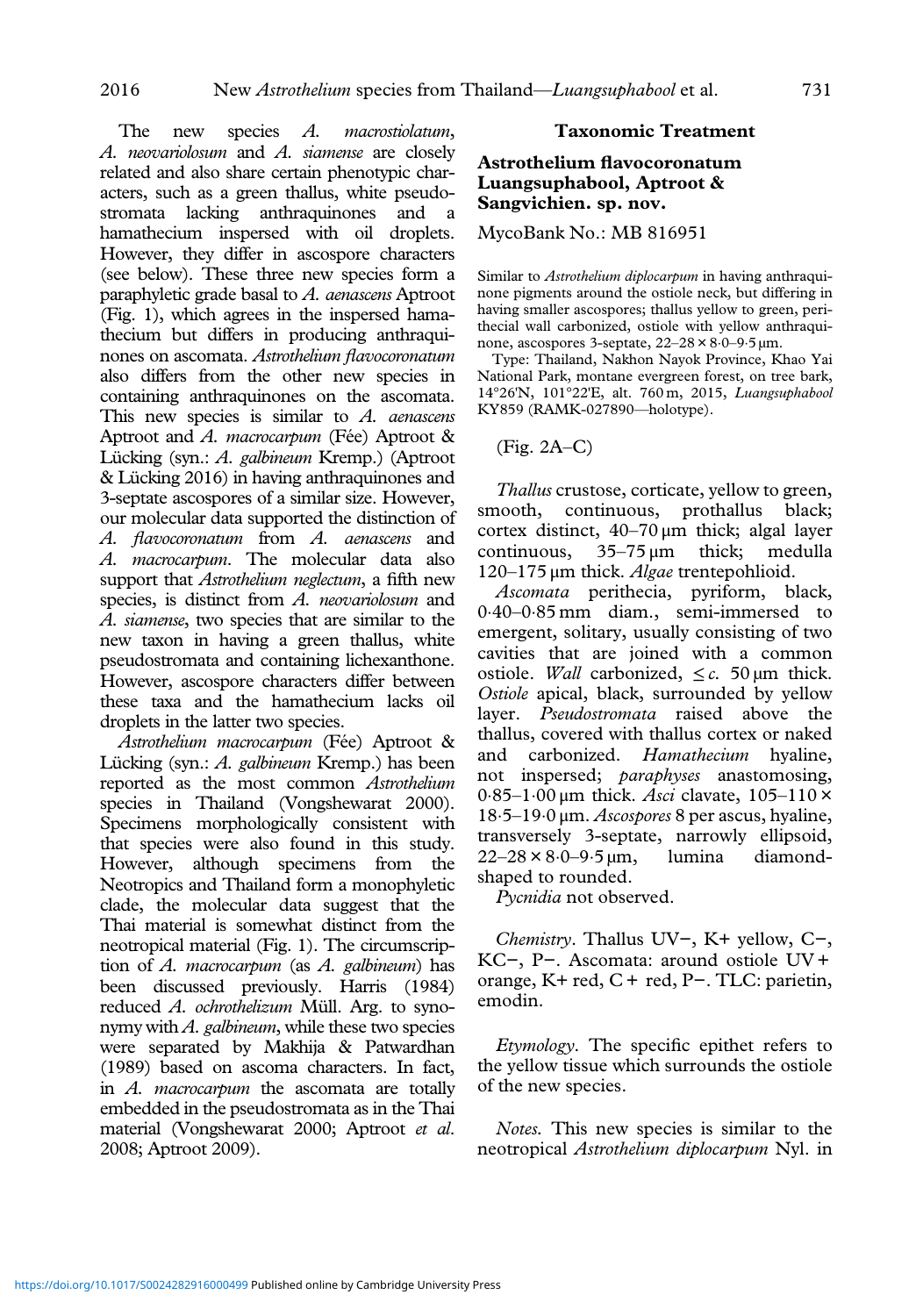<span id="page-5-0"></span>

FIG. 2. A–C, Astrothelium flavocoronatum (holotype): A & B, thallus with ascomata; C, ascospores. D–F, Astrothelium macrostiolatum (holotype): D, thallus with ascomata; E, ascus and hamathecium inspersed; F, ascospores. Scales: A, B & D = 1 mm; C, E & F = 10  $\mu$ m. In colour online.

having anthraquinone pigments around the ostiole neck, but differs in having smaller ascospores (9-septate,  $90-110 \times 22-28 \,\text{\ensuremath{\mu}m}$  in A. diplocarpum) (Harris [1995;](#page-10-0) Aptroot et al. [2008](#page-9-0)). Also, A. macrocarpum (Fée) Aptroot & Lücking (syn.: A. galbineum Kremp.) and A. aenascens Aptroot are similar in having ascomata with anthraquinones and in the ascospore characters, but the new species differs in having ascomata with two locules (several locules with one to several ostioles in A. *macrocarpum*) and a non-inspersed hamathecium (inspersed in A. aenascens). Molecular evidence supports this distinction.

Additional specimen examined. Thailand: Phetchabun: Thung Salaeng Luang National Park, montane evergreen forest, on tree bark, 16°35'N, 100°52'E, alt. 740 m, 2008, Luangsuphabool TSL63 (RAMK-027889).

# Astrothelium macrostiolatum Luangsuphabool, Aptroot & Sangvichien. sp. nov.

### MycoBank No.: MB 816952

Similar to Astrothelium eustomum in thallus and pseudostroma characters, but differing in having 9–11 septate,  $80-100 \times 17-19 \,\mu m$  ascospores, an inspersed hamathecium and lacking secondary metabolites; thallus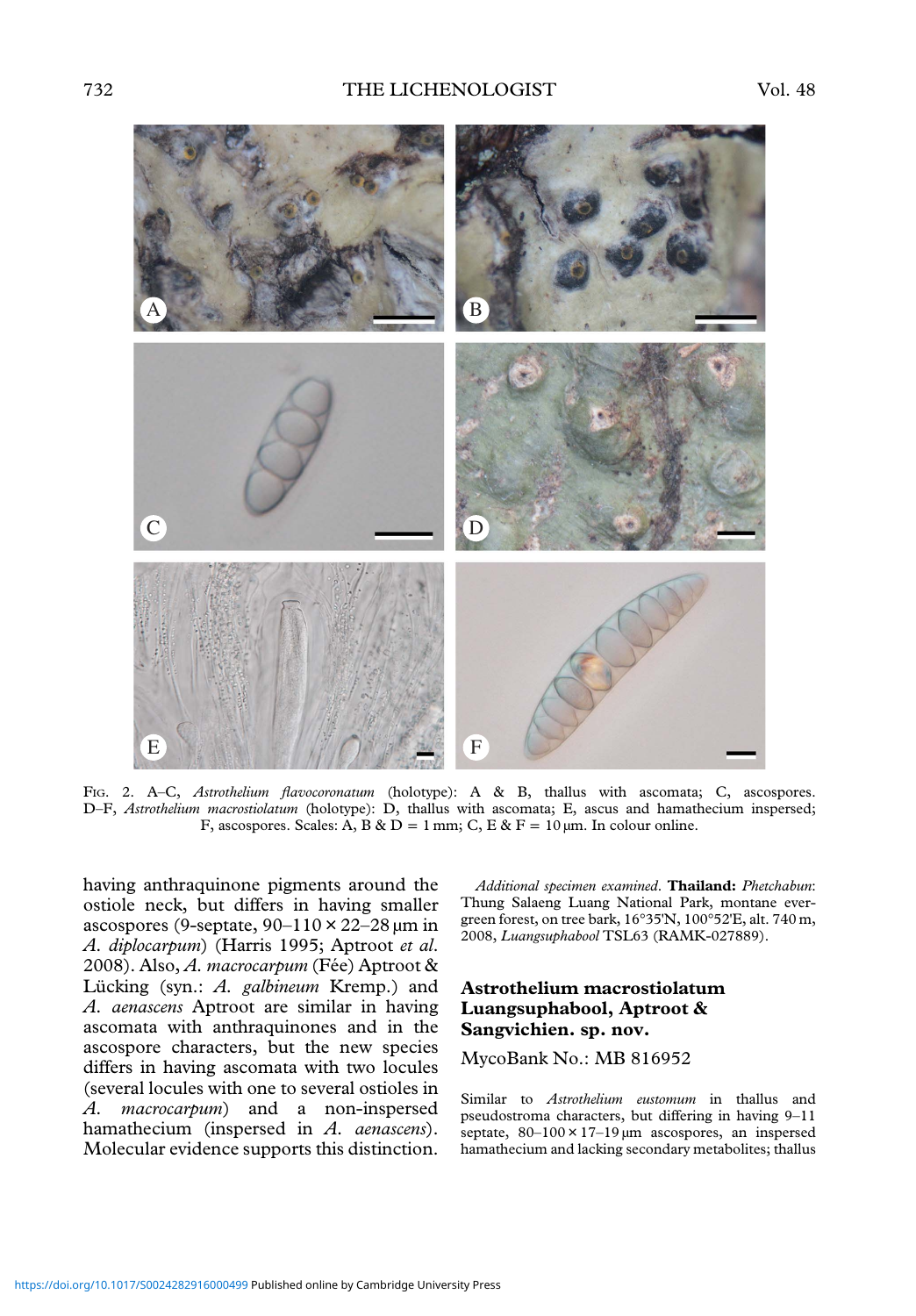olive-green, pseudostroma with whitish ostiolar area, hamathecium inspersed with small oil droplets.

Type: Thailand, Loei Province, Phu Ruea District, Phu Luang Wildlife Sanctuary, montane evergreen forest, on tree bark, 17°16'N, 101°30'E, alt. 1460 m, 2014, Luangsuphabool PHL84 (RAMK-027895—holotype).

([Fig. 2D](#page-5-0)–F)

Thallus crustose, corticate, olive-green, smooth or somewhat warted, shiny, prothallus black; cortex distinct, 15–40 μm thick; algal layer continuous, 20–60 μm thick, medulla 25–90 μm thick. Alga trentepohlioid.

Ascomata perithecia, pyriform, black, 0·9–1·1 mm diam., common ostiole with two cavities, solitary or immersed in pseudostroma. Wall carbonized,  $\leq c$ . 100 µm thick. Ostiole apical, black. Pseudostromata white, mostly covered by thallus but leaving a large whitish ostiolar area free. Hamathecium hyaline, inspersed with small oil droplets usually less than 2 um diam.; paraphyses anastomosing,  $0.8-1.0 \mu m$  thick. Asci clavate,  $240-300 \times 37-55 \,\mu m$ . Ascospores 8 per ascus, hyaline, transversely 9–11 septate, fusiform,  $80-100 \times 17-19 \,\mu m$ , lumina diamondshaped to rounded.

Pycnidia not observed

Chemistry. Thallus UV−, K+ yellow, C−, KC−, P−. Pseudostromata UV−, K−, C−, P−. TLC: no substances detected.

Etymology. The specific epithet refers to the large whitish ostiolar area.

Notes. This new species is similar to Astrothelium eustomum (Mont.) Müll. Arg. in thallus and pseudostromatal characters, and also to A. diplocarpoides Müll. Arg. and A. diplocarpum Nyl. in having rather large ascospores. However, it differs from those taxa in having more numerous septa, an inspersed hamathecium and a lack of secondary metabolites; 3–5-septate ascospores, a non-inspersed hamathecium, and lichexanthone are found in A. eustomum, 5–7-septate ascospores and lichexanthone are characteristic of A. diplocarpoides, and 9-septate ascospores, a non-inspersed hamathecium and anthraquinones are found in A. diplocarpum (Harris [1984;](#page-10-0) Aptroot et al. [2008;](#page-9-0) Lücking et al. [2011](#page-10-0); Aptroot & Lücking [2016\)](#page-9-0).

# Astrothelium neglectum Luangsuphabool, Aptroot & Sangvichien. sp. nov.

MycoBank No.: MB 816953

Similar to Astrothelium eustomum in thallus, pseudostroma and ascospore characters, but differing by containing lichexanthone in the thallus; thallus yellow to green, pseudostromata white, hamathecium not inspersed, ascospores 3–5 septate, 21–25 × 7·5–9·5 µm.

Type: Thailand, Tak Province, Umphang District, Palatha Village, on tree bark, 15°49'N, 98°50'E, alt. 500 m, 2010, Luangsuphabool TAK17 (RAMK-027897—holotype).

#### ([Fig. 3A](#page-7-0)–D)

Thallus crustose, corticate, yellow to green, smooth, shiny, prothallus black; cortex distinct, 65–120 μm thick; algal layer continuous, 15–55 μm thick, medulla 60– 165 μm thick. *Alga* trentepohlioid.

Ascomata perithecia, pyriform, black, 0·65– 1·15 mm diam., 2–5 cavities with common ostiole immersed in pseudostroma. Wall carbonized,  $\leq c$ . 70 µm thick. Ostiole apical, black. Pseudostromata white, rounded to irregular, flattened top and raised above the thallus. Hamathecium hyaline, not inspersed; paraphyses anastomosing, 1·3–2·0 μm thick. Asci clavate,  $110-140 \times 15-20 \,\text{\ensuremath{\mu}m}$ . Ascospores 8 per ascus, hyaline, transversely 3–5 septate, fusiform,  $21-25 \times 7.5-9.5 \,\mu m$ , lumina diamond-shaped to rounded.

Pycnidia not observed.

Chemistry. Thallus UV+ yellow (lichexanthone), K+ yellow, C−, KC−, P−. Pseudostromata UV+ yellow (lichexanthone), K− , C−, P−. TLC: lichexanthone.

Etymology. The specific epithet refers to this species having been previously overlooked.

Notes. The new species is similar to Astrothelium eustomum (Mont.) Müll. Arg. in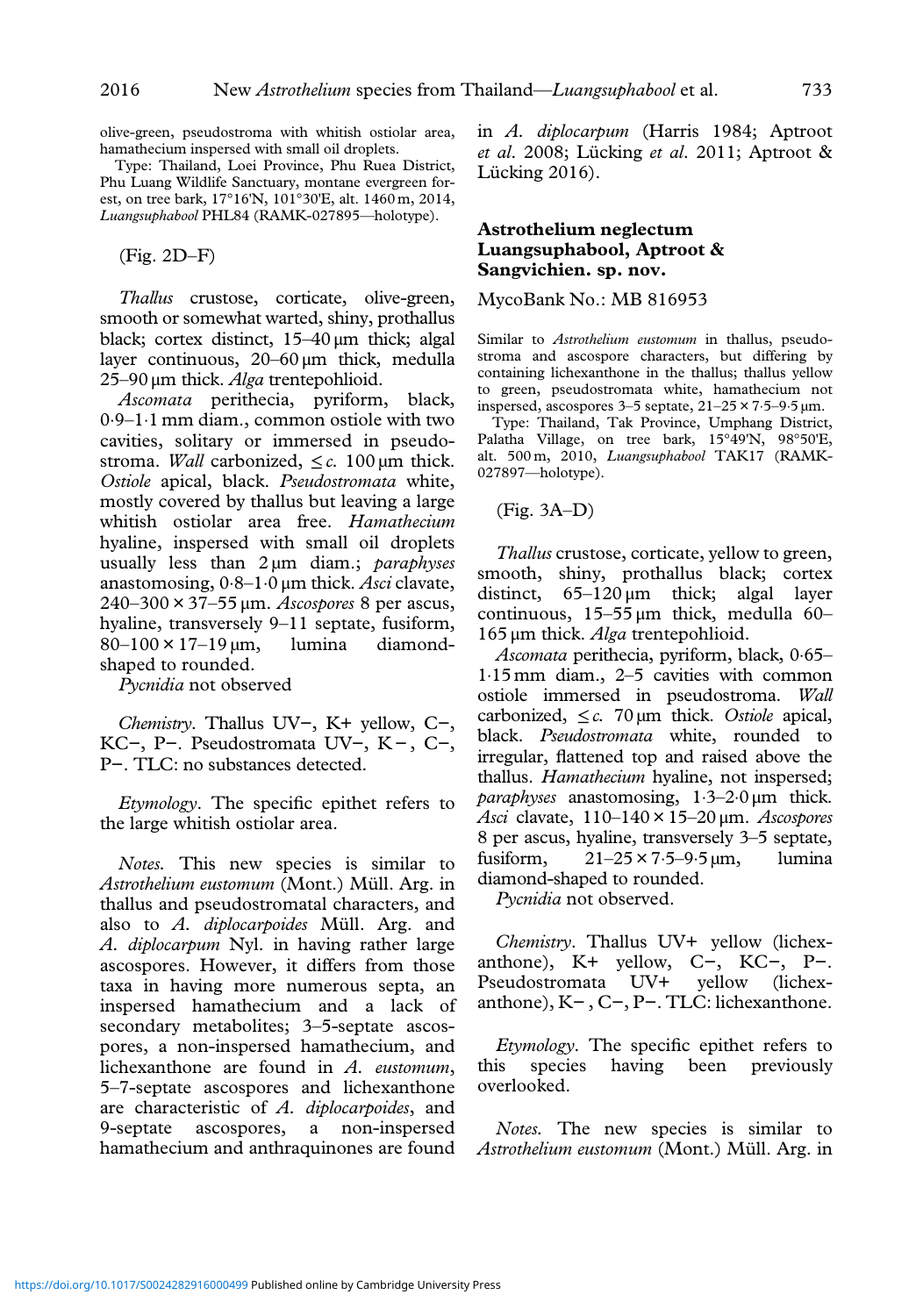<span id="page-7-0"></span>

FIG. 3. Astrothelium neglectum (holotype). A, thallus with ascomata; B, ascomata; C, ascus with ascospores; D, mature ascospores. Scales: A & B = 1 mm; C & D = 10  $\mu$ m. In colour online.

thallus, pseudostromatal and ascospore characters, but differs by containing lichexanthone in the thallus, whereas this substance is present only on the ostioles in A. eustomum (Harris [1984](#page-10-0); Aptroot et al. [2008](#page-9-0); Aptroot [2009\)](#page-9-0). Also, A. neovariolosum and A. siamense are similar in having a corticated thallus, white pseudostromata, KOH− and lichexanthone, but the new species differs in ascospore characters and the non-inspersed hamathecium (3-septate ascospores,  $17-23 \times 6-7 \,\text{\mu m}$ , and hamathecium inspersed in A. neovariolosum; 4–7-septate,  $30-50 \times 10.5-12.0 \,\text{\mu m}$ , and hamathecium inspersed in A. siamense).

Additional specimens examined. Thailand: Tak: Umphang District, on tree bark, 15°49'N, 98°50'E, alt. 500 m, 2010, Luangsuphabool TAK8 (RAMK-027898), TAK12 (RAMK-027896).

# Astrothelium neovariolosum Luangsuphabool, Aptroot & Sangvichien. sp. nov.

MycoBank No.: MB 816954

Similar to Astrothelium variolosum in pseudostroma and ascospore characters, but differing by an inspersed hamathecium; thallus greenish, pseudostromata grey to yellowish, ascospores 3-septate,  $17-23 \times 6-7$  µm.

Type: Thailand, Nakhon Nayok Province, Khao Yai National Park, montane evergreen forest, on tree bark, 14°25'N, 101°22'E, alt. 750 m, 2013, Luangsuphabool KY777 (RAMK-027899—holotype).

([Fig. 4A](#page-8-0)–C)

Thallus crustose, corticate, greenish, smooth or somewhat warted, shiny, prothallus black; cortex distinct, 16–28 μm thick; algal layer continuous, 18–35 μm thick; medulla 40–85 μm thick. Alga trentepohlioid.

Ascomata perithecia, pyriform, black, 0·5– 0·8 mm diam., fused ostiole with two cavities, single to 2–8 aggregate groups immersed in pseudostroma. Wall carbonized,  $\leq$  c. 50 µm thick. Ostiole apical, black. Pseudostromata grey to yellowish, raised above the thallus, round to irregular. Hamathecium hyaline, inspersed with oil droplets; paraphyses anastomosing,  $0.9-1.0 \mu m$  thick.<br>Asci clavate,  $115-125 \times 12.0-13.5 \mu m$ .  $115-125 \times 12.0-13.5 \,\mu m.$ Ascospores 8 per ascus, hyaline, transversely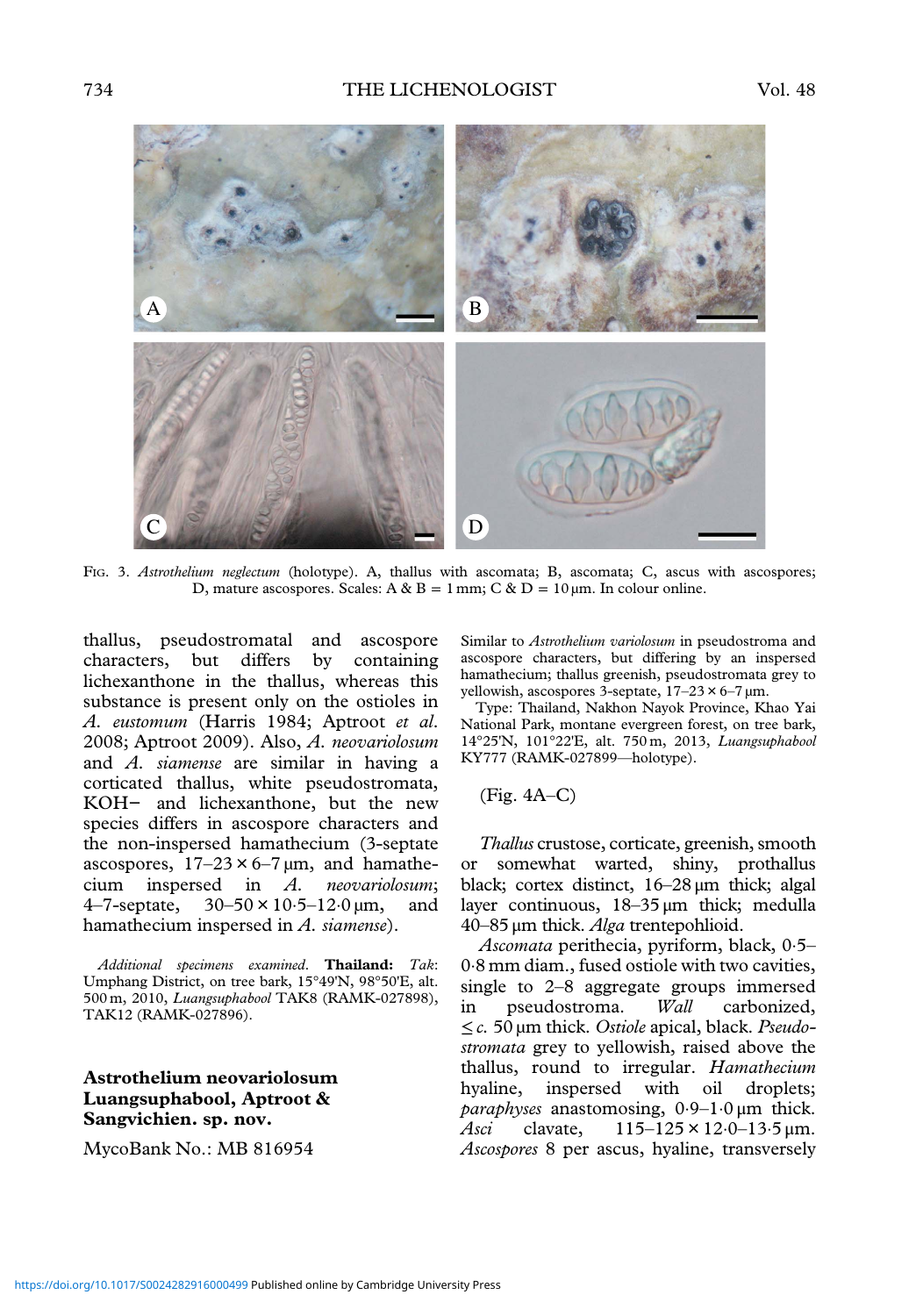<span id="page-8-0"></span>



FIG. 4. A–C, Astrothelium neovariolosum (holotype); A, thallus with ascomata; B, ascus with ascospores; C, ascospores. D–F, Astrothelium siamense (holotype); D, thallus with ascomata; E, ascus with ascospores; F, ascospores. Scales: A & D = 1 mm; B, C, E & F = 10 µm. In colour online.

3-septate, narrowly ellipsoid,  $17-23 \times 6-$ 7 µm, lumina diamond-shaped to rounded. Pycnidia not observed.

Chemistry. Thallus UV + yellow (lichexanthone), K+ yellow, C−, KC−, P−. Pseudostromata UV + brown-orange, K − , C−, P−. TLC: lichexanthone.

Etymology. The specific epithet refers to the morphological similarities with A. variolosum.

Notes. The new species is most similar to Astrothelium variolosum (Ach.) Müll. Arg. in having white to grey pseudostromata and in ascospore characters, but differs by its inspersed hamathecium (hamathecium not inspersed in A. variolosum) (Aptroot et al. [2008;](#page-9-0) Aptroot [2009](#page-9-0)).

Additional specimen examined. Thailand: Nakhon Nayok: Khao Yai National Park, tree bark, 14°25'N, 101°22' E, alt. 760m, 2014, Luangsuphabool KY848 (RAMK-027900).

# Astrothelium siamense Luangsuphabool, Aptroot & Sangvichien. sp. nov.

MycoBank No.: MB 816955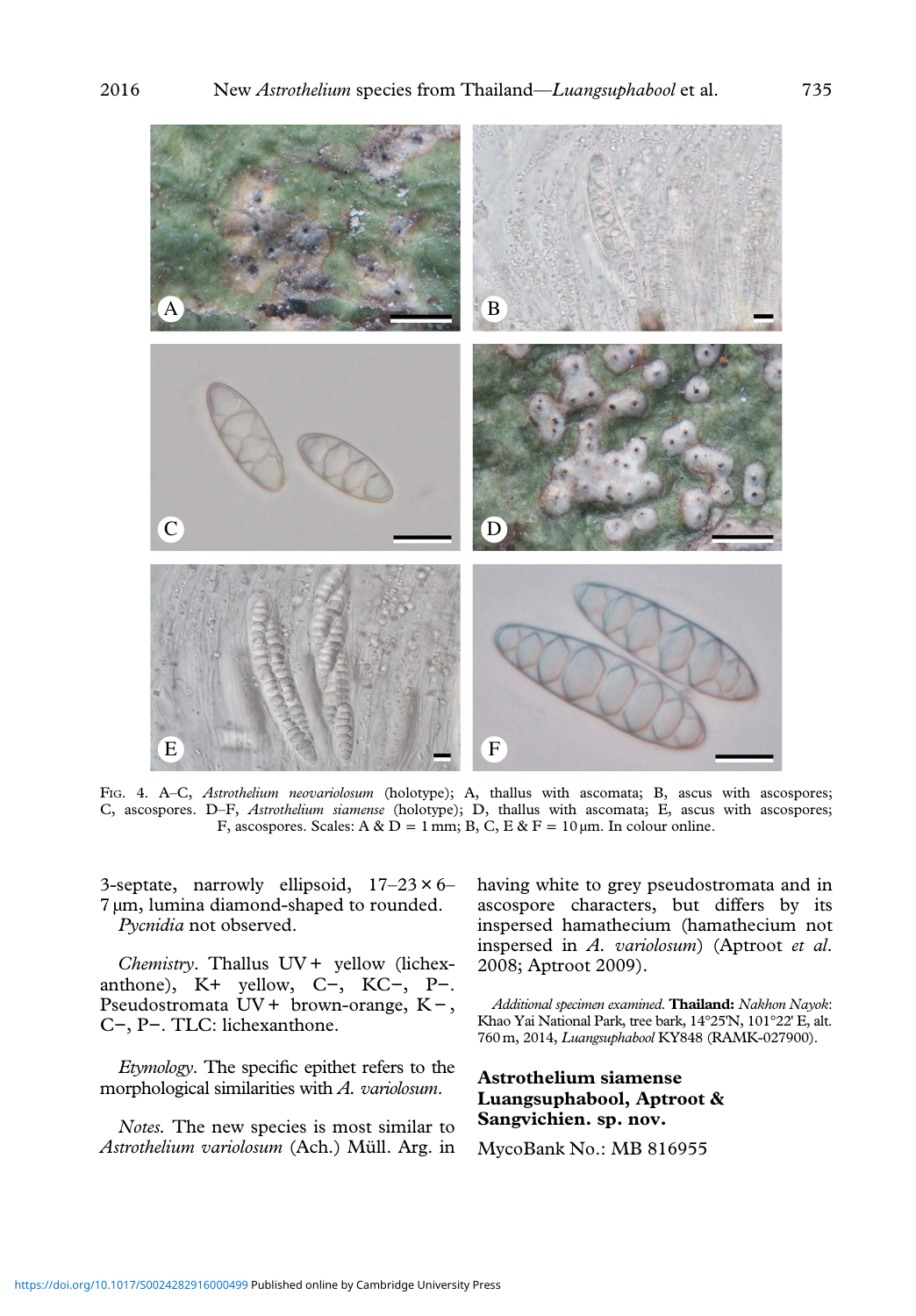<span id="page-9-0"></span>Similar to Astrothelium variolosum in thallus and pseudostroma characters, but differing in having larger ascospores and an inspersed hamathecium; thallus olive-green to yellow, pseudostromata white, hamathecium inspersed, ascospores  $4-7$  septate,  $30-50 \times 10.5-12.0 \,\mu$ m.

Type: Thailand, Krabi Province, Khlong Thom District, Thung Tieo-Sra Morakot trail, tropical rainforest, on tree bark, 7°55'N, 99°16'E, alt. 70 m, 2012, Luangsuphabool KRB139 (RAMK-027902—holotype).

([Fig. 4D](#page-8-0)–F)

Thallus crustose, corticate, olive-green to yellow, smooth, shiny, prothallus black; cortex distinct, 20–60 μm thick; algal layer continuous, 10–40 μm thick; medulla 10–40 μm thick. *Alga* trentepohlioid.

Ascomata perithecia, pyriform, black, 0·26– 0·52 mm diam., common ostiole with two cavities, solitary to aggregated groups immersed in pseudostroma. Wall carbonized,  $\leq c$ . 30 µm thick. Ostiole apical, black. Pseudostromata white, raised above the thallus, round to irregular. Hamathecium hyaline, inspersed with oil droplets; *paraphyses* anastomosing,  $0.7-1.0 \,\text{\mu m}$  thick. Asci clavate,  $125-150 \times 20-$ 23 μm. Ascospores 8 per ascus, hyaline, transversely 4–7 septate, fusiform,  $30-50 \times 10.5$ – 12·0 µm, lumina diamond-shaped to rounded.

Pycnidia not observed.

Chemistry. Thallus UV + yellow (lichexanthone), K+ yellow, C−, KC−, P−. Pseudostromata UV−, K − , C−, P−. TLC: lichexanthone.

Etymology. The specific epithet refers to 'Siam', the traditional name for Thailand, where the species was collected.

Notes. This new species is similar to Astrothelium variolosum (Ach.) Müll. Arg. in having a green thallus and white to grey pseudostromata, but differs in having larger ascospores and an inspersed hamathecium (3-septate ascospores,  $20-26 \times 7-9 \,\mu m$  and hamathecium not inspersed in A. variolosum) (Aptroot et al. 2008; Aptroot 2009). The new species is also similar to  $A$ . neovariolosum in thallus and pseudostroma characters and in containing lichexanthone, but differs in having larger ascospores (3-septate,  $17-23 \times 6-7$  µm in A. neovariolosum).

Additional specimen examined. Thailand: Krabi: Khlong Thom District, Hin Phoeng Waterfall, on tree bark, 7°51'N, 99°15'E, alt. 75 m, 2012, Luangsuphabool KRB105 (RAMK-027901).

# New record for Thailand

#### Astrothelium aenascens Aptroot

Lichenologist 48: xx (2016).

Thallus crustose, corticated, greenish to grey, smooth. Alga trentepohlioid.

Ascomata perithecia, black, carbonized, aggregated groups immersed in pseudostroma and sharing common ostiole. Ostiole apical, black. Pseudostromata raised, containing yellow to orange pigment. Hamathecium hyaline, inspersed with oil droplets, branched and anastomosing. Ascospores 8 per ascus, transversely 3-septate,  $24-30 \times 9-10 \,\mu m$ , lumina diamond-shaped to rounded.

Chemistry. Thallus UV+ yellow to orange, K+ yellow. Pseudostromata UV+ red-orange, K+ red. TLC: lichexanthone, parietin.

Specimens examined. Thailand: Phitsanulok Province: Nakhon Thai District, Phu Hin Rong Kla National Park, montane evergreen forest, on tree bark, 16°59'N, 100°59'E, alt. 1310 m, 2009, Luangsuphabool HRK93 (RAMK-027887), HRK98 (RAMK-027888).

This study was financially supported by the Royal Thai Government through Ramkhamhaeng University, a CU Graduate School Thesis Grant and a scholarship from the Human Resource Development in Science Project (Science Achievement Scholarship of Thailand). We would like to thank Kansri Boonpragob and Kajonsak Vongshewarat for their helpful suggestions and Anupan Kongbangkerd and Thanakorn Wongsa for their assistance during fieldwork.

#### **REFERENCES**

- Aptroot, A. (2009) Trypetheliaceae. Flora of Australia 57: 535–552.
- Aptroot, A. & Lücking, R. (2016) A revisionary synopsis of the Trypetheliaceae (Ascomycota: Trypetheliales). Lichenologist 48: 763–982.
- Aptroot, A., Saipunkaew, W., Sipman, H. J. M., Sparrius, L. B. & Wolseley, P. A. (2007) New lichens from Thailand, mainly microlichens from Chiang Mai. Fungal Diversity 24: 75–134.
- Aptroot, A., Lücking, R., Sipman, H. J. M., Umaña, L. & Chaves, J. L. (2008) Pyrenocarpous lichens with